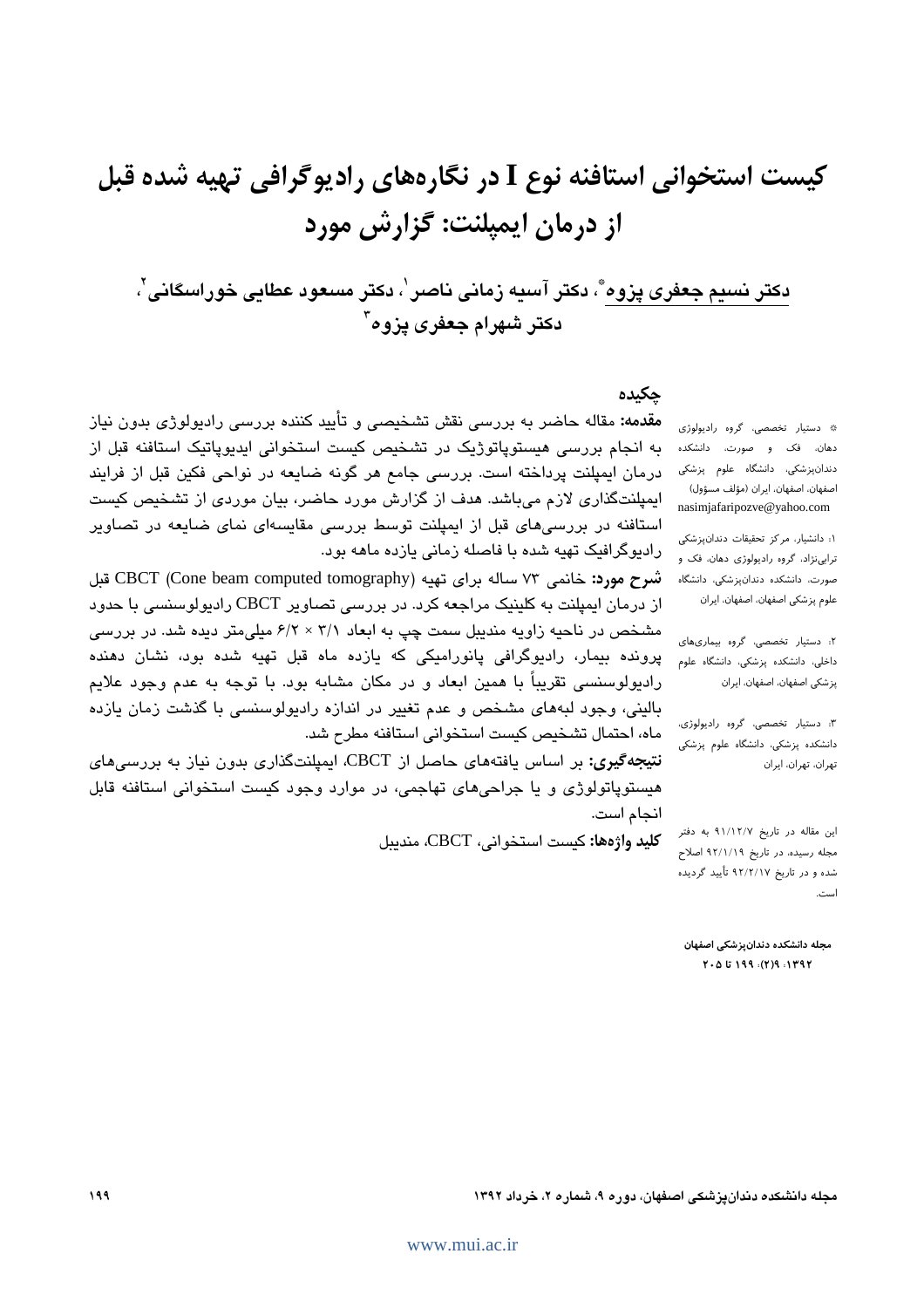### مقدمه

قبل از انجام هر گونه درمان ایمپلنت، بیمار باید تحت بررسی باليني و راديوگرافي كافي قرار گيرد[۱]. تشخيص قطعي هر گونه پاتولوژی مشهود در نواحی فک، حتی در صورتی که ضایعه مورد نظر از ناحیه جراحی ایمپلنت دور باشد ضروری است. نادیده گرفتن ارزیابی های جامع اولیه می تواند به شکست در درمان و نیز مسؤولیتهای پزشکی قانونی منجر شود[۲]. کیست استخوانی استافنه اولین بار در سال ۱۹۴۲ توصیف شد و دانشمندان بر اساس توصیفهای مختلفی که از اتیولوژی این یافته داشتند، اسامی متفاوتی به آن دادهاند: حفره استخوانی استافنه، حفره کیست استخوانی استاتیک، نقص استخوانی لینگوال مندیبل، استخوانی ایدیوپاتیک و فرو رفتگی لینگوالی منديبل[٣].

تاکنون ۴ زیر گروه متفاوت از این ضایعه توصیف شده است. واژه حفره استخواني استافنه عمدتاً به زير شاخه لينگوالي خلفی که بین اولین مولر دایمی و زاویه مندیبل و زیر کانال دندانی تحتانی جای دارد اشاره می کند[۷–۴]. زیر شاخه دیگر زیر شاخه لینگوالی قدامی می باشد[۱۰-۸]. دو زیر شاخه دیگر، زیر شاخههای باکالی و لینگوالی موجود در راموس صعودی می باشند که شیوع بسیار کمتری دارند[۱۱].

بررسی های رادیولوژی، شیوع زیر شاخه لینگوالی خلفی را (۰/۴۸ درصد- ۰/۱ درصد) گزارش نمودهاند. در صورتی که مطالعات روی جمجمه، شیوع را ۶/۰۶ درصد گزارش کردهاند[۷–۴]. دامنه سنی بیماران کاملاً وسیع میباشد (۷۸–۱۱ سال)، اما بیشترین موارد گزارش شده در مردان دهه ۵ و ۶ می باشد [۳].

تئوری های متفاوتی به توضیح اتیوپاتولوژی این یافته میپردازند. به تازگی اکثر نویسندگان منشأ این حفره را فشار بافت غدهای در کورتکس لینگوال مندیبل میدانند[ ۱۰-۴]. غده ساب مندیبولار با زیر گروه خلفی، غده ساب لینگوال با زیر گروه قدامی و زیر گروه موجود در راموس صعودی با غده پاروتيد مرتبط ميباشند[٨، ۵].

چندین فاکتور علیتی جنینی و مادرزادی دیگر نیز توصیف شدهاند. به عنوان مثال تشکیل ناقص استخوان در ناحیهای که قبلاً توسط غضروف مكل اشغال شده بود[۱۲، ۸۱، ۹، ۵] و

فشار غیر عادی عروقی شریان فاشیال که منجر به نکروز و تحلیل استخوان مجاور می گردد[ ١٢، ١١، ٩، ٧، ۵].

تشخیص این حفره تصادفی میباشد چرا که بیماران عمدتاً نشانههای بالینی نشان نمیدهند[۱۳].

تشخیص در مواردی که کیست استافنه مشخصات و موقعیت معمول را نشان میدهد به سهولت امکانپذیر است. اما در مواردی که موقعیت این حفره غیر معمول میباشد، میبایست روشهای تشخیص مکمل مانند CT scan (Computed tomography)، CT scan (Computed tomography سيالوگرافي، MRI (Magnetic resonance imaging) و در نهایت جراحیهای اکتشافی و بیوپسی را به کاربرد[۱۶-۱۴]. بر اساس مطالعات قبلى استفاده از CT scan به عنوان مكمل برای تأیید منشأ محیطی این ضایعه و تشخیص افتراقی با ضایعاتی مانند کیست باقی مانده، دیسپلازی فیبروس و کیست استخوانی ساده[۱۷، ۱۶] و نیز کشف ماهیت بافت درونی موجود در حفره استافنه[۹] بسیار مفید میباشد. استفاده از MRI نیز در مواردی که نیاز به کشف بافت درونی حفره مي باشد مي تواند مفيد واقع شود[٣].

Ogunsalu و همکاران[۲] به ارزیابی رادیولوژی نوع II کیست استافنه در یک بیمار قبل از ایمپلنتگذاری پرداختند. Quesada-Gomez و همکاران[۳] به بررسی یازده مورد کیست استافنه، از لحاظ خصوصیات متفاوت ظاهری و تشخیصی، پرداختند. Philipsen و همکاران[۵] نیز در مقالهای مروری، به بررسی ۵۸۳ مورد کیست استافنه در سراسر دنیا پرداختند.

همان طور که گفته شد، تظاهر کلاسیک کیست استخوانی استافنه در CT scan بدون نیاز به هر گونه بیوپسی و جراحی های اکتشافی تهاجمی که بررسی های قبل از ایمپلنت را پیچیدهتر ساخته و فشار روانی مضاعفی به بیماران وارد می سازد، در تشخیص سادهتر این ضایعه بسیار کمک کننده میباشد. امروزه با پیشرفت تکنولوژی، استفاده از CBCT، بررسی دقیق نواحی فکی– صورتی با به کارگیری دوز کمتر وارد شده به بیمار را مقدور ساخته است و در کشف ضایعات موجود در این نواحی ارزش تشخیصی یکسانی با CT scan دارا میباشد[١٨]. هدف از گزارش مورد حاضر، بیان موردی از تشخیص کیست استافنه در بررسی های قبل از ایمپلنت توسط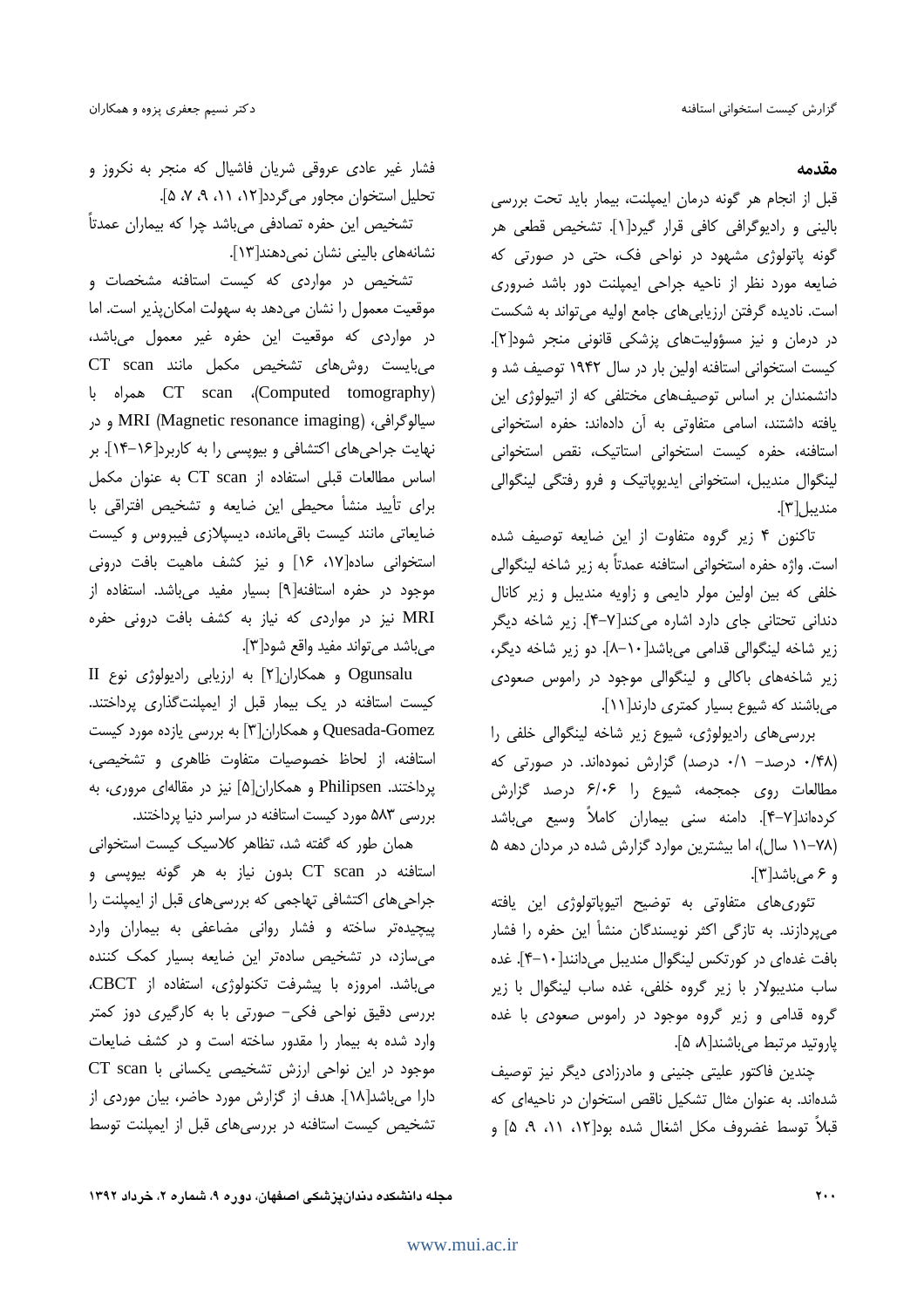گزارش كيست استخوانى استافنه

دکتر نسیم جعفری پزوه و همکاران

بررسی مقایسهای نمای ضایعه در تصاویر CBCT و پانورامیک تهيه شده با فاصله زماني يازده ماهه بود.

# شرح مورد

خانمی ۷۳ ساله با بی دندانی نسبی برای تهیه CBCT از فک پایین برای بررسی نواحی بی دندانی قبل از درمان ایمپلنت به بخش رادیولوژی دهان، فک و صورت دانشکده دندانپزشکی دانشگاه اصفهان مراجعه نمود. در بررسی تاریخچه، بیمار سابقه دیابت نوع ۲ کنترل شده را گزارش نمود. معاینات بالینی، فردی ظاهراً سالم و بدون هر گونه آسیمتری صورتی و با ظاهر جمجمه براکیوسفال و بدون هر گونه لنفادنویاتی را نشان داد. در معاينات داخل دهاني ريج آلوئولار فكين تا حدودى آتروفيك بوده اما هیچگونه تورم، حساسیت به لمس و تغییر رنگ مخاط مشاهده نشد.

دندان های ۴۴، ۳۴، ۳۳، ۲۵، ۲۴، ۳۲، ۲۲، ۲۱، ۱۲، ۴۱، ١٣، ١٢ و ١١ موجود بوده و بيمار تاريخچه كشيدن دندان هاى ۳۶ و ۴۷ را در یک سال اخیر ذکر نمود. شرایط دندان های باقی مانده، از لحاظ پوسیدگی و وضعیت پریودنتال رضایتبخش بود. در نهایت CBCT با استفاده از دستگاه ( Sirona dental (systems Gmbh, Germany, Hessen, Bensheim Gallileos انجام شد و توسط نرمافزار (Sidexis -XG) مورد بررسے قرار گرفت.

بررسی مقاطع یانورامیک، اگزیال و کراس سکشنال حاصله یک رادیولوسنسی با حدود مشخص کورتیکالی به عمق ۳/۱ و عرض ۶/۲ میلی متر در ناحیه زاویه مندیبل سمت چپ و زیر کانال آلوئولار تحتانی را نشان داد (اشکال ۵−۱) هیچ شواهدی از ضایعه بافت نرم یا ناهنجاری استخوانی دیگر یافت نشد.

این تظاهرات با کیست استخوانی استافنه با توجه به موقعیت معمول این حفره استخوانی و شکل کاملاً مشخص آن و نیز عدم وجود هر گونه علایم بالینی به خوبی تطابق داشت، اما برای تأیید تشخیص و نیز بررسی احتمالی تغییر اندازه آن با گذشت زمان، پرونده بیمار برای یافتن گرافی یا CT scanهای احتمالی قبلی از این ناحیه مورد بررسی قرار گرفت. در پرونده بیمار، یک کلیشه پانوارمیک که ۱۱ ماه قبل برای درمان مشكلات معمول دندانى تهيه شده بود، يافت شد. بررسى دقيق

گرافی، وجود حفره استخوانی رادیولوسنت با لبههای کاملاً کورتیکال به ابعاد ۶ × ۶ میلی متر در زاویه مندیبل سمت چپ و زير كانال آلوئولار تحتاني، دقيقاً در مكاني كه در CBCT ديده شد را، آشكار ساخت (شكل ۶).



شکل ۱. CBCT نمای پانورامیک نشان دهنده رادیولوسنسی با حدود مشخص در ناحيه زاويه سمت چپ منديبل مىباشد



شكل ۲. CBCT نماي تانژنشيال نشان دهنده راديولوسنسي با حدود مشخص و ابعاد ۶/۲ × ۷ میلیمتر در ناحیه زاویه چپ منديبل مىباشد



شكل ٣. نماي اگز مالCBCT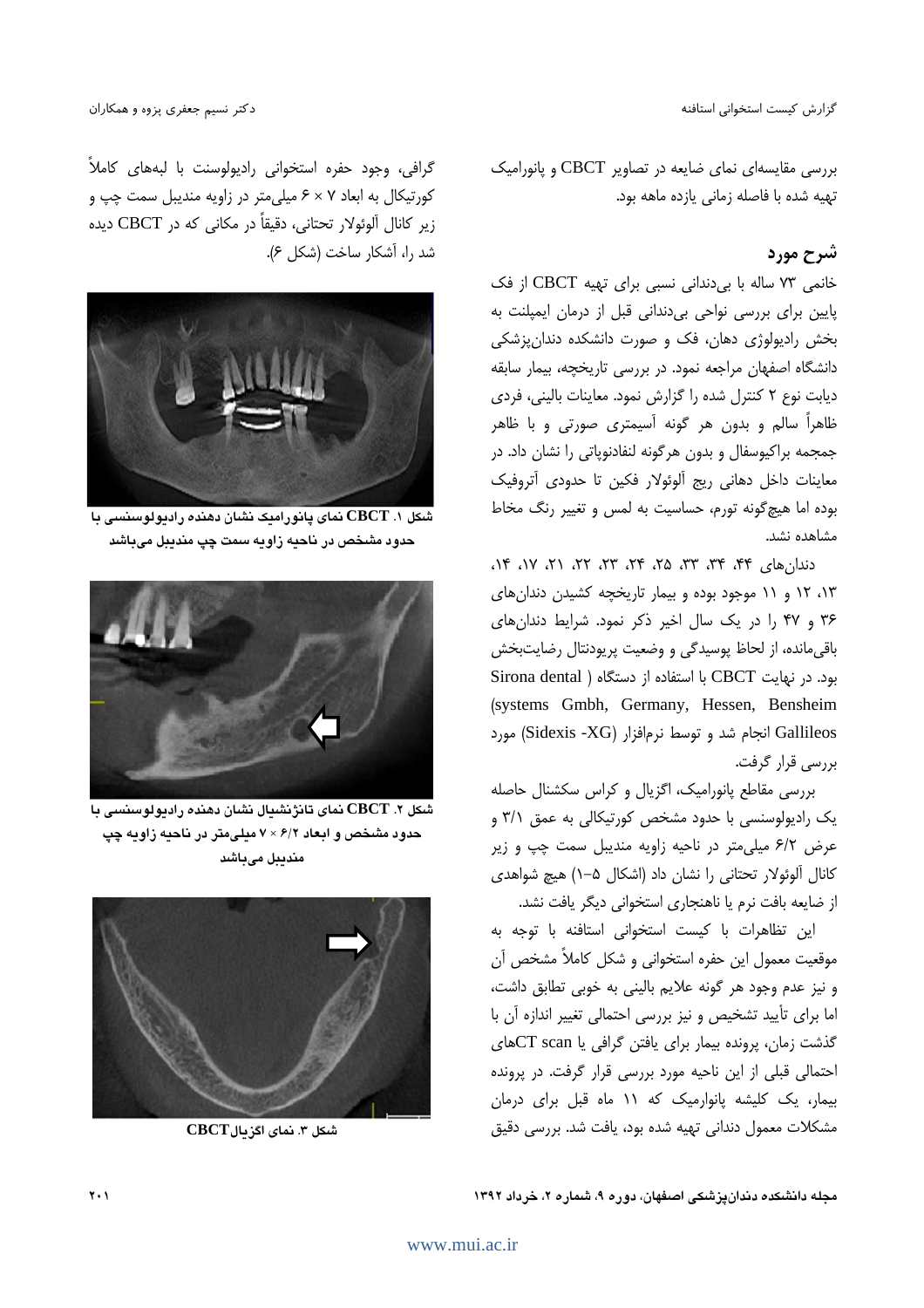

شکل ۴.  $\operatorname{CBCT}$  نمای کرونال به حضور رادیولوسنسی در سمت چپ در مقايسه با سمت راست دقت کنيد



شکل ۵. CBCT نمای کراس سکشنال نشان دهنده حفرهای به عمق ٣/١ ميلي متر در سمت لينگوال ميباشد



شکل ۶. رادیوگرافی یانورامیک یازده ماه قبل از تهیه CBCT، نشان دهنده رادپولوسنسی با حدود مشخص دقیقاً در مکان فعلی و با ابعاد ۶ × ۶ میلی متر میباشد

با توجه به یکسان بودن نسبی ابعاد و خصوصیات ظاهری ضایعه در هر دو بررسی رادیولوژی که با فاصله زمانی ١١ ماه تهيه شده بود، احتمال تشخيص كيست استخواني استافنه بيشتر مطرح شد.

## بحث

علاوه بر به کارگیری بررسیهای رادیولوژی قبل از درمان ایمیلنت برای مشخص سازی ارتفاع و عرض استخوان در مقاطع مختلف و انتخاب بهترین مکان و بهترین اندازه ممکن برای ايمپلنت[١٣]، بررسي اين تصاوير براي تشخيص ضايعات احتمالی بسیار مهم میباشد[۲]. دلیل این امر احتمال جایگذاری ایمپلنت دندانی در داخل یا نزدیک مکان ضایعه که به شکست ایمپلنت و وخامت ضایعه احتمالی منجر می شود و نیز پیشگیری از مشکلات پزشکی قانونی بعد از جراحی ایمیلنت می،باشد. در صورت كشف هرگونه ضايعه احتمالي پاتولوژي، تأييد دقيق رادیولوژی و هیستولوژی حتی در صورتی که ضایعه مورد نظر دور از ناحیه ایمیلنتگذاری باشد، مستندسازی کلیه مدارک تشخیصی ضروری میباشد[۲].

کیست استخوانی استافنه، ضایعهای رادیولوسنت گرد یا بیضی شکل، با حدود کاملاً مشخص و گاها اسکلروتیک میباشد که بین اولین مولر دایمی و زاویه مندیبل و زیر کانال دندانی تحتانی جای دارد[۷–۴].

در مورد حاضر نیز، یافتههای رادیوگرافی دقیقاً با خصوصیات کیست استخوانی استافنه تطابق داشت و مقایسه تصویر CBCT کنونی و تصویر پانورامیک تهیه شده در سال گذشته، شواهدی از تغییر در اندازه و شکل و حدود رادیوگرافی را نشان نداد. از آن جا كه ضايعه در ناحيه بدون دندان قرار داشت و شدیداً در ارتباط با عصب آلوئولار تحتانی بوده و مرور مقالات تشخیصی [١٩-١۶، ٢-٢] کیست استخوانی استافنه را با استفاده از یافتههای CT scan به تنهایی کافی میدانستند، بنابراین با توجه به مطالب ذکر شده و عدم وجود علایم بالینی در بیمار، از بیوپسی برای تشخیص استفاده نشد.

یک بررسی رادیولوژی شیوع زیر شاخه لینگوالی خلفی را (۰/۴۸ درصد- ۰/۱ درصد) گزارش نمود، در صورتی که مطالعات روى جمجمه شيوع را ۶/۰۶ درصد گزارش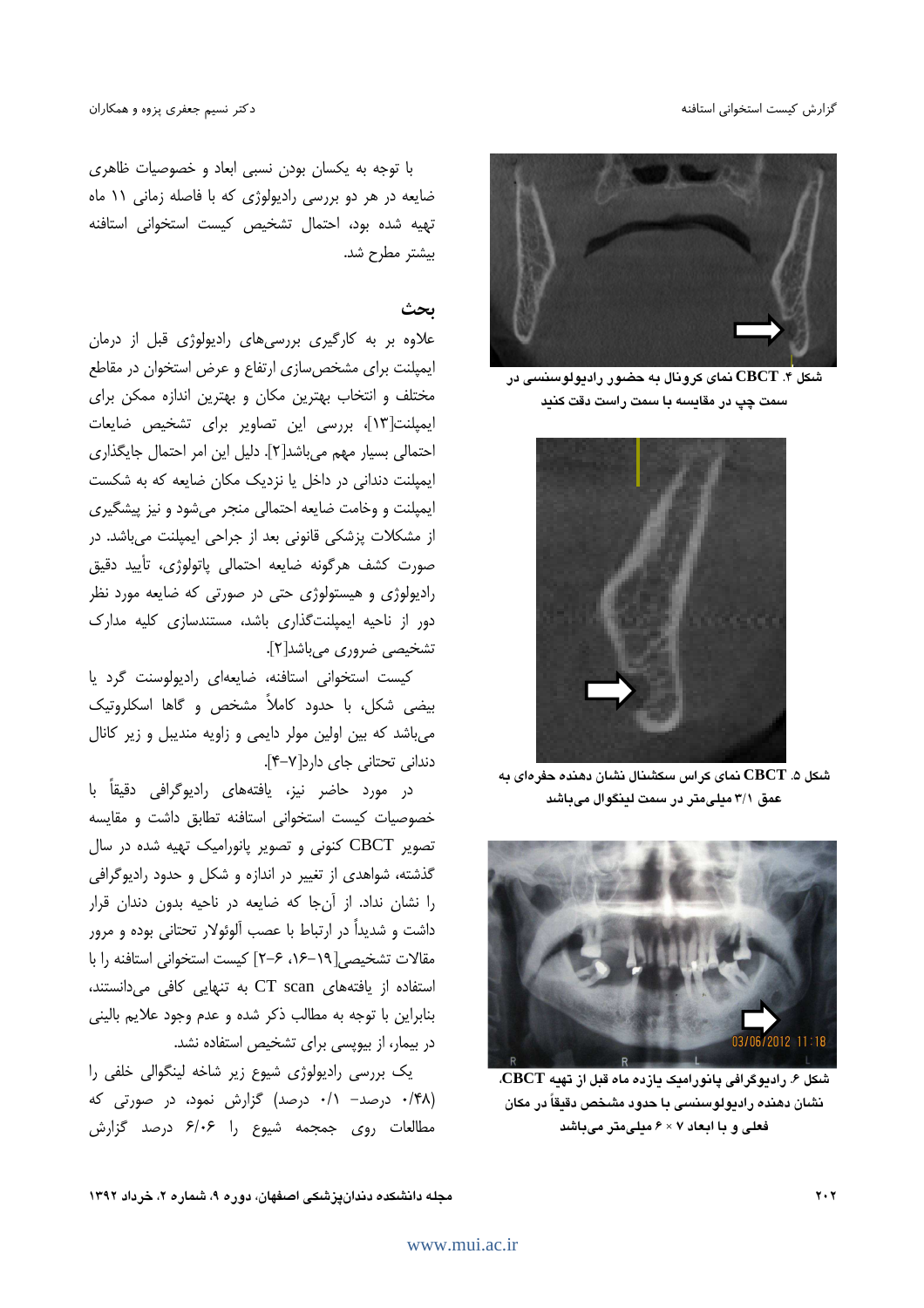کردهاند[۷–۴]. دامنه سنی بیماران کاملاً وسیع بوده و وقوع در مردان شش برابر بيشتر از زنان مى باشد[٣]. بيمار مورد بحث، خانمي ٧۴ ساله بود.

در مطالعه حاضر عمق و عرض تقعر ٣/١ × ٤/٢ ميلي متر بود که با مقادیر گزارش شده در گزارش های قبلی، ۱۶/۳ -۷/۹ میلی متر همخوانی داشت[۳، ۲].

بر اساس حدود حفره و رابطه با کورتکس باکال این تقعر استخواني به ٣ زير گروه تقسيم مي شود: (شكل ٧).

نوع ١: قاعده تقعر به پليت كورتيكال باكال نمى رسد.

نوع ٢: قاعده تقعر به پليت كورتيكال مى رسد اما اتساع يا تغییر شکل در کورتکس را موجب نمی گردد.

نوع ٣: قاعده تقعر توسط اتساع پليت كورتيكال باكال مشخص می شود.

یافتههای CBCT در بیمار گزارش شده با نوع ۱ تطابق داشت.



شكل ٧. دياگرام شماتيک تقسيمبندي كيست استخواني استافنه

در بیمار حاضر شکل کلی جمجمه به صورت براکیوسفال بود که با نتیجه مطالعه Monteiro و همکاران[۱۹] که اکثر موارد کیست استخوانی استافنه را در بیماران براکیوسفال مشاهده کرده و افزایش نیروی جویدن در افراد براکیوسفال را از علل احتمالي ايجاد اين ضايعه برشمرده بودند، همخواني داشت.

بافت نرمال غده بزاقى بيشترين يافته معمول هيستولوژيك در این حفره میباشد که منشأ تکاملی این ضایعه که طی آن قطعهای از غده ساب مندیبولار به کورتکس لینگوال مندیبل نفوذ یافته را تأیید میکنند. در تعداد کمی از موارد نیز بررسی های هیستولوژی وجود ماهیچه، بافت همبند فیبروزه،

عروق خوني، چربي و بافت لنفوئيد را گزارش نمودهاند[٢٠، ١٩]. همان طور که گفته شد، استفاده از CT scan به عنوان مکمل برای تأیید منشأ محیطی این ضایعه و تشخیص افتراقی با ضایعاتی مانند کیست باقی مانده، دیسپلازی فیبروس و کیست استخوانی ساده[۱۷، ۱۶] و نیز کشف ماهیت بافت درونی موجود در حفره استافنه[۹] بسیار مفید میباشد. همچنین استفاده از CT scan مزایای غیر تهاجمی بودن، سهولت در اجرا و قادر بودن به کمک در تشخیص و پیگیری را دارا میباشد[٢]. به طور خلاصه فرایند جراحی اکتشافی تهاجمی غیر ضروری بایستی تا زمانی که بررسی رادیولوژی قبل از ایمیلنت قادر به تأیید تشخیص کیست استخوانی استافنه می باشد، اجتناب گردد. اندازه و حدود تقعر و رابطه با ساختارهای احاطه کننده در مقاطع اگزیال CT scan و نیز CBCT به خوبی مشخص بوده و عمق نیز به صورت حداکثر فاصله از سطح لينگوالي تا كف تقعر و عرض با سنجش مزيو دیستالی، قابل اندازهگیری دقیق می باشد. محتویات حفره نیز در صورت لزوم و در مواقع وجود علايم باليني، تغيير در اندازه ضایعه با گذشت زمان، از دست رفتن شکل مشخص و نیز وضوح و تماميت لبههاى ضايعه[٢،٢١] توسط تهيه CT scan به جای CBCT و مشاهده مقادیر CT scan بر اساس واحد Hu (Hounsfield Unit) و نيز يافتههاى احتمالي حاصل از CT همراه سیالوگرافی و همچنین MRI قابل سنجش می باشد[۲۲، ۲].

بیشتر مطالعات بر این واقعیت توافق نظر دارند که جراحی برای کشف ضایعه اندیکاسیون ندارد، اما به علت احتمال وقوع ضایعات دیگری مانند آدنوم پلئومورفیک در بافت غده بزاقی موجود در این حفره استخوانی، علاوه بر تشخیص دقیق قبل از درمان ایمیلنت، استفاده از گرافی های یانورامیک در فواصل زمانی مناسب، برای کنترل بالینی و رادیولوژیی دورهای لازم می باشد ( ۲۱، ۱۵، ۹-۴).

## نتيجه گيري

لازم است از جراحی اکتشافی تهاجمی غیر ضروری تا زمانی که بررسی رادیولوژی قبل از ایمپلنت مانند CT و CBCT، قادر به تأييد تشخيص كيست استخواني استافنه مي باشند اجتناب گردد.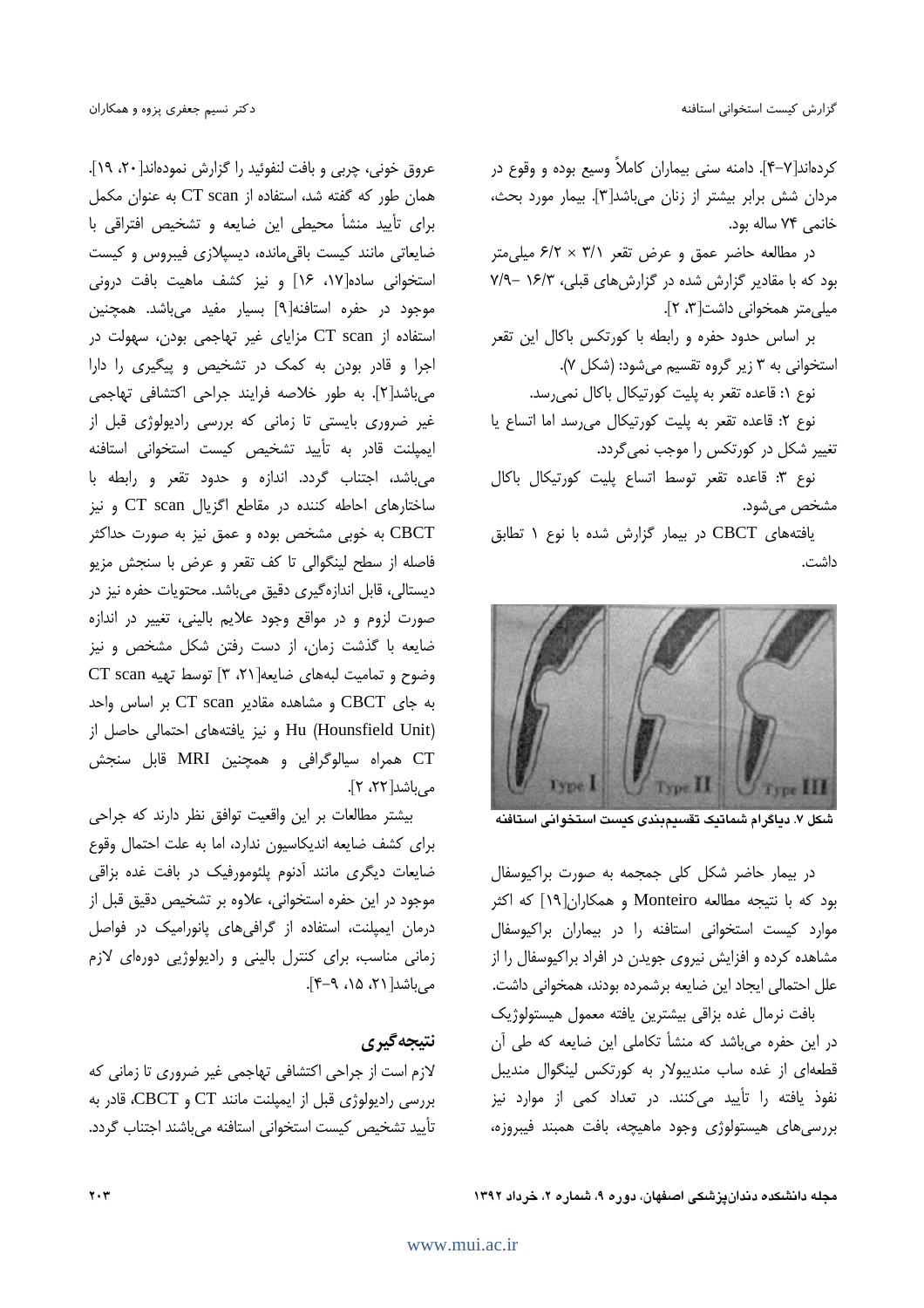گزارش كيست استخوانى استافنه

 C0# 4  -  /" 2 6 - 4 " 8. - e <\$ 45% \$ -% 4

همچنین به علت احتمال وقوع ضایعات دیگری مانند آدنوم پلئومورفيک در بافت غده بزاقي موجود در اين حفره استخواني، علاوه بر تشخيص دقيق قبل از درمان ايميلنت، استفاده از

#### **References**

- **1.** Worthington P, Rubenstein J, Hatcher DC. The role of cone-beam computed tomography in the planning and placement of implants. J Am Dent Assoc 2010; 141 Suppl 3: 19S-24S.
- **2.** Ogunsalu C, Pillai K, Barclay S. Radiological assessment of type II Stafne idiopathic bone cyst in a patient undergoing implant therapy: a case report. West Indian Med J 2006; 55(6): 447-50.
- **3.** Quesada-Gomez C, Valmaseda-Castellon E, Berini-Aytes L, Gay-Escoda C. Stafne bone cavity: a retrospective study of 11 cases. Med Oral Patol Oral Cir Bucal 2006; 11(3): E277-E280.
- **4.** Grau CJ, Gay EC, Hernandez AF. [Stafne's cavity. Review and apropos of 6 cases]. Av Odontoestomatol 1991; 7(2): 83-7.
- **5.** Philipsen HP, Takata T, Reichart PA, Sato S, Suei Y. Lingual and buccal mandibular bone depressions: a review based on 583 cases from a world-wide literature survey, including 69 new cases from Japan. Dentomaxillofac Radiol 2002; 31(5): 281-90.
- **6.** Slasky BS, Bar-Ziv J. Lingual mandibular bony defects: CT in the buccolingual plane. J Comput Assist Tomogr 1996; 20(3): 439-43.
- **7.** Grellner TJ, Frost DE, Brannon RB. Lingual mandibular bone defect: report of three cases. J Oral Maxillofac Surg 1990; 48(3): 288-96.
- **8.** Barker G. A radiolucency of the ascending ramus of the mandible associated with investid parotid salivary gland material and analogous with a Stafne bone cavity. Br J Oral Maxillofac Surg 1988; 26: 81-4.
- **9.** Ariji E, Fujiwara N, Tabata O, Nakayama E, Kanda S, Shiratsuchi Y, et al. Stafne's bone cavity. Classification based on outline and content determined by computed tomography. Oral Surg Oral Med Oral Pathol 1993; 76(3): 375-80.
- **10.** de Court, Kuffer R, Samson J, Lombardi T. Anterior lingual mandibular salivary gland defect (Stafne defect) presenting as a residual cyst. Oral Surg Oral Med Oral Pathol Oral Radiol Endod 2002; 94(4): 460-4.
- **11.**Barton F. Bone cavities situated near the angle of mandible. J Am Dent Assoc 1942; 29: 1969-72.
- **12.**Barker GR. Xeroradiography in relation to a Stafne bone cavity. Br J Oral Maxillofac Surg 1988; 26(1): 32-5.
- **13.** White SC, Pharoah MJ. Oral Radiology: Principles and Interpretation. 6<sup>th</sup> ed. New York, NY: Elsevier Health Sciences; 2008.
- **14.**Campos PS, Panella J, Crusoe-Rebello IM, Azevedo RA, Pena N, Cunha T. Mandibular ramus-related Stafne's bone cavity. Dentomaxillofac Radiol 2004; 33(1): 63-6.
- **15.**Reuter I. An unusual case of Stafne bone cavity with extra-osseous course of the mandibular neurovascular bundle. Dentomaxillofac Radiol 1998; 27(3): 189-91.
- **16.** Prapanpoch S, Langlais RP. Lingual cortical defect of the mandible: an unusual presentation and tomographic diagnosis. Dentomaxillofac Radiol 1994; 23(4): 234-7.
- **17.** Lubieniecka E, Subirán B, Fernández L. Estudio realizado mediante tomografía computada con un software dental. Archivos de Odontoestomatolología 2003; 19: 616-22.
- **18.** Scarfe WC, Farman AG, Sukovic P. Clinical applications of cone-beam computed tomography in dental practice. J Can Dent Assoc 2006; 72(1): 75-80.
- **19.** Monteiro LS, Camara MI, Tadeu F, Salazar F, Pachecoa J. Posterior lingual bone depression diagnosis using 3Dcomputed tomography. Revista Portuguesa de Estomatologia, Medicina Dentária e Cirurgia Maxilofacial 2012; 53(3): 170-4.
- **20.** Katz J, Chaushu G, Rotstein I. Stafne's bone cavity in the anterior mandible: a possible diagnostic challenge. J Endod 2001; 27(4): 304-7.
- **21.** Simpson W. A stafne's mandibular defect containing a pleomorphic adenoma: report of case. J Oral Surg 1965; 23: 553-6.
- **22.**Branstetter BF, Weissman JL, Kaplan SB. Imaging of a Stafne bone cavity: what MR adds and why a new name is needed. AJNR Am J Neuroradiol 1999; 20(4): 587-9.